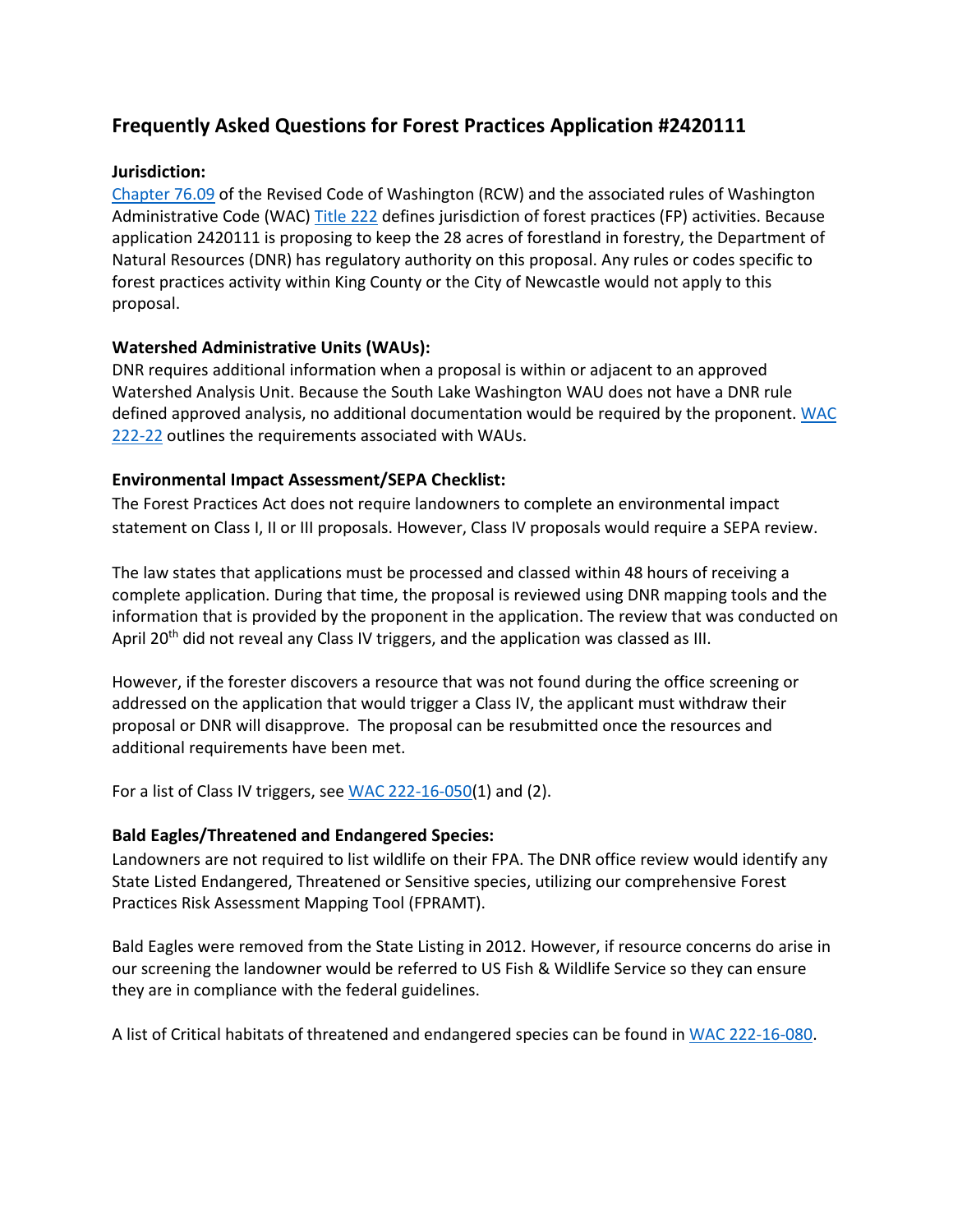## **Cultural Resources:**

The office review includes reviewing maps for cultural resources using polygon features provided by Department of Archaeology and Historic Preservation (DAHP). When a proposal is within an identified DAHP polygon, the application is sent to DAHP for further review. No polygons exist in/around the proposal area.

Local tribes are notified of all proposed activities through our Forest Practices Application Review System (FPARS). If conflicts are present, the tribe may elect to have a meeting with the landowner to develop a management plan for the area of concern.

# **Highly Erodible Soils/Hydric Soils:**

DNR resource review is accomplished using DNRs Forest Practices Risk Assessment Mapping tool. During the review of FPA 2420111, highly erodible soils and hydric soils were not present. Landowners are encouraged to use the external Forest Practices Application Mapping Tool (FPAMT) to review for resources prior to submitting an application. [FPAMT i](https://fpamt.dnr.wa.gov/default.aspx)s located on the Washington Department of Natural Resources website or at the following link[. https://fpamt.dnr.wa.gov/.](https://fpamt.dnr.wa.gov/)

# **Potentially Unstable Slopes and Landforms:**

Q11 of the FPA is specific to potentially unstable slopes and/or landforms that are "IN" the area of the harvest activity. The proponent has marked this question as "No", indicating that potentially unstable slopes and/or landforms are not located "IN" the proposal area. Q12 of the FPA is specific to potentially unstable slopes and/or landforms that are "AROUND" the area of harvest activity. The proponent has marked this question as "Yes", indicating that potentially unstable slopes and/or landforms are present "AROUND" the proposal area. Following the onsite review, the forester, in consultation with the licensed engineer geologist, may require the proponent to submit additional information.

# **Water Verification:**

Water verification on applications occur during onsite visits. Foresters and interdisciplinary (ID) team members verify identified streams. Additionally they are looking for any resource that was not identified or addressed on the application. Experts such as biologist from Washington Department of Fish and Wildlife (WDFW), and Department of Ecology as well as local tribes will be onsite to provide their professional opinions.

# **Alternate Plan:**

This application includes an Alternate Plan in which the proponent has proposed to use a Riparian Management Zone (RMZ) buffer of 101 feet. This will be field reviewed by an ID team during the site visit. WAC 222-12-040 outlines Alternate Plan requirements.

# **Wetlands:**

The proposal includes two forested wetlands. [WAC 222-30-020\(8\),](http://apps.leg.wa.gov/wac/default.aspx?cite=222-30-020) states forested wetlands do not require a wetland management zone (WMZ) buffer. Harvest methods within a forested wetland shall be limited to low impact harvest or cable systems, unless otherwise approved by the department.